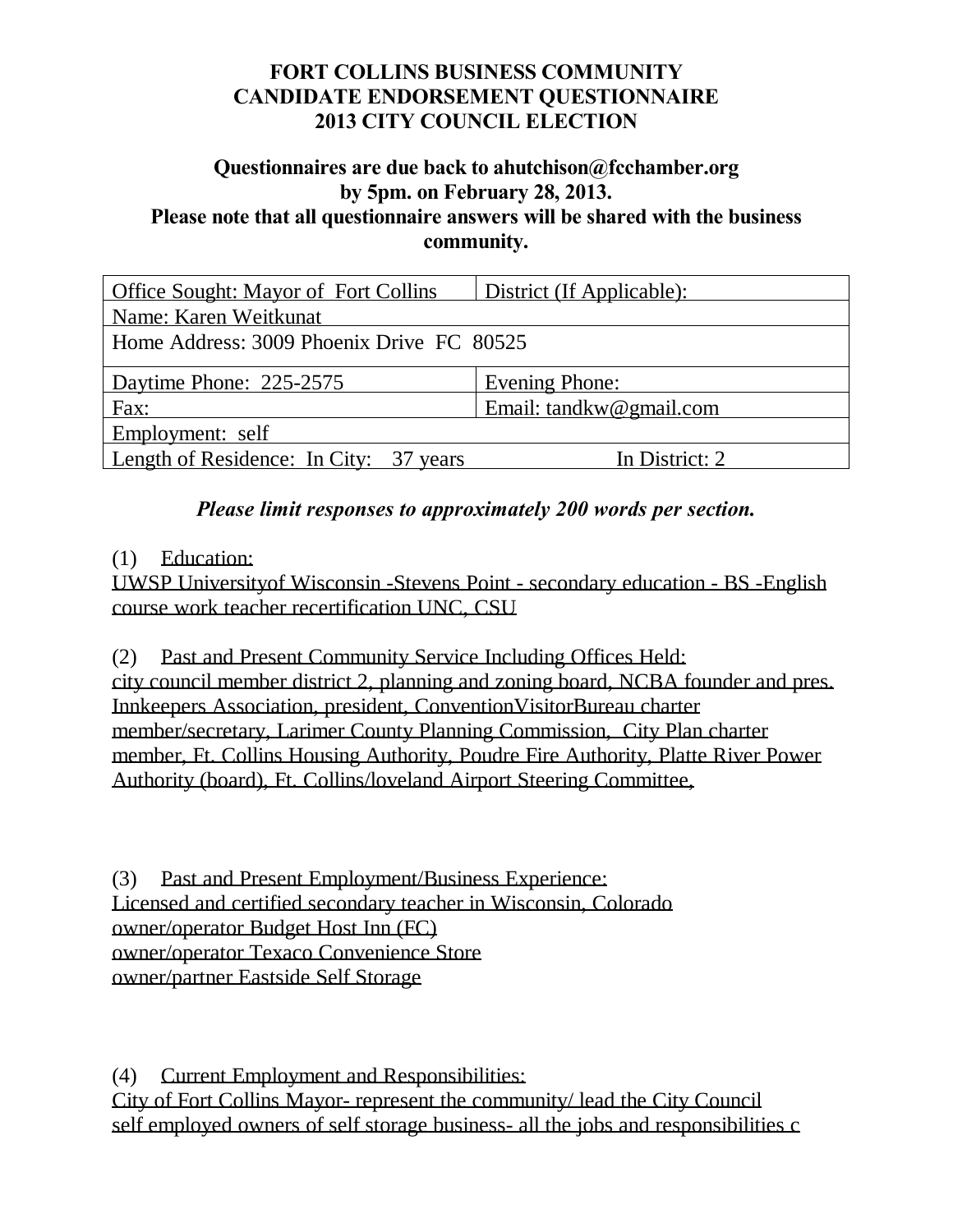### (5) Specific Qualifications For This Office:

37 years of business experience and community involvement and activism excellent communication skills

(6) Why Are You Running For This Office?

I am the current mayor and the community does not need a change in leadership. Serving as Mayor the past two years has been a tremendous honor. The proudest and best moments have been when I have had the opportunity to serve the people out in the community. It's the people that make our City great and together we have faced the important issues with positive results.

(7) What have you done to prepare for election to this office and how you will you conduct yourself if elected to this office? What experiences have you had that makes you qualified to serve in office? On what City Boards and Commissions have you served?

37 years of community involvement and engagement - see above

(8) If you are elected, what are the top three accomplishments you want to have completed by the end of your term and how will you get them done? 1. secure the expansion of Halligan Reservoir - need to push Army Corp of Engineers 2. Work to build the FC/LV Airport into a viable, economic transportation center serving the region - strategic planning with business, municipalities, regional institutions 3. work to keep the URA relevant and viable as a tool for redevelopment, particularly in the North College Area and Midtown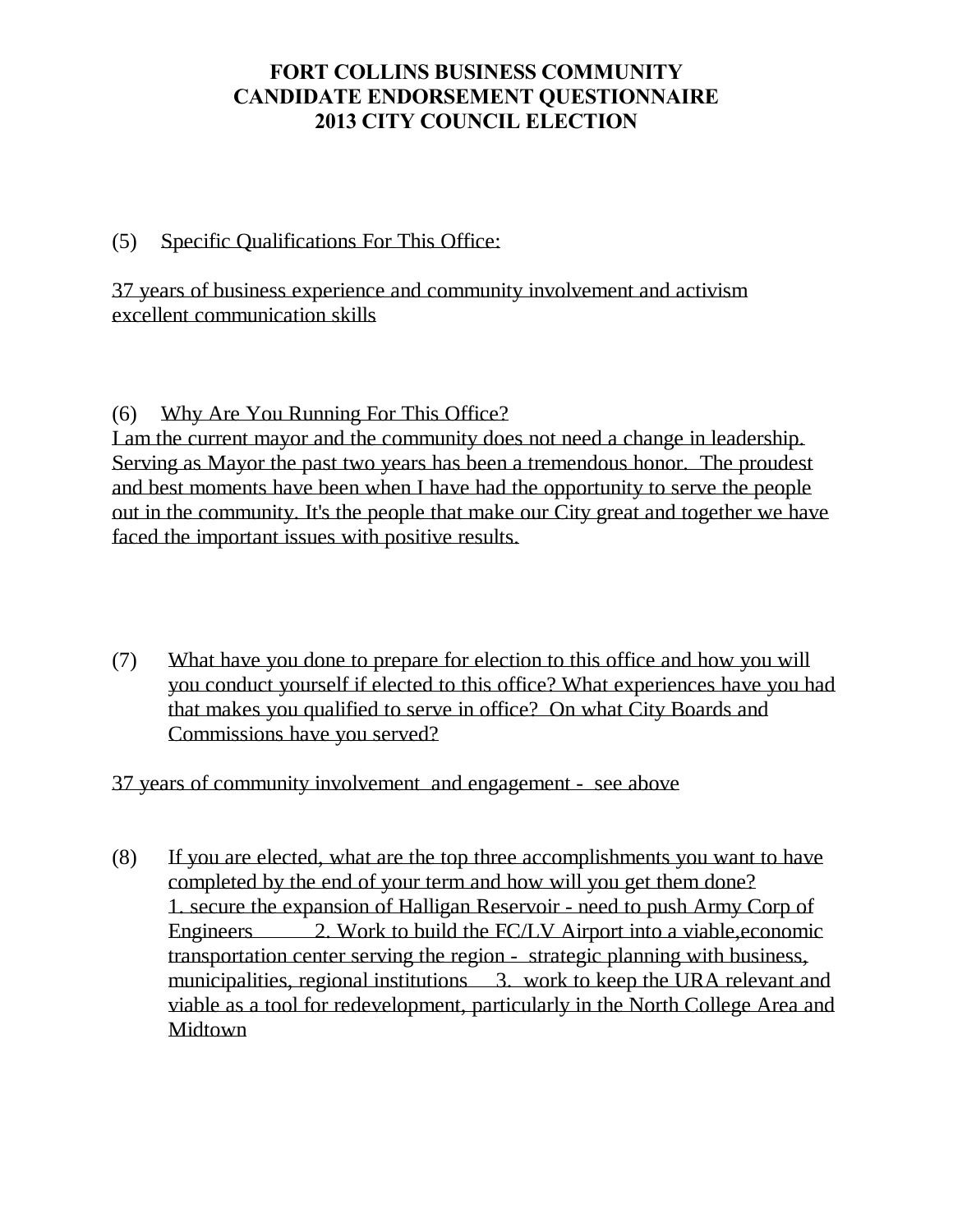(9) What do you think are the top 3 economic priorities the city government should undertake during the next four years? What role should the City of Fort Collins have in economic development? How will you make the economy a City budget priority?

 The airport strategic plan - secure continued Woodward expansion, work on development review processes

City role: development review process and codes that do not impede development and business, continued work with RMI, CSU, Clean Energy & Engines Lab, bring forward the actions described in the economic strategic plan

(10) How will you make Fort Collins a more Jobs Friendly community? Are you willing to engage with business leaders to discuss these solutions? Please explain how you will stay in touch with business leaders.

Keep the door of communication open between businesses and professional org. and the City. I have a regularly scheduled meeting monthly with the Chamber and currently meet regularly with varying businesses to "talk".

(11) What role should the City of Fort Collins have in the region? What do you believe are the top issues facing Northern Colorado in the next several years? We need to be leaders, conveners and collaborators in transportation (Airport, Hwy. 287, I-25), water storage/quality Halligan-NISP, Poudre River; economic stability through workforce development, primary employers and affordable housing

(12) Colorado will continue to grow, including our area. How should the City Council plan for growth, if at all?

Fort Collins has already determined through City Plan how we will grow. We have created a hard edge that limits the geographic size of the city and creates a compact, urban environment utilizing multi-modal transportation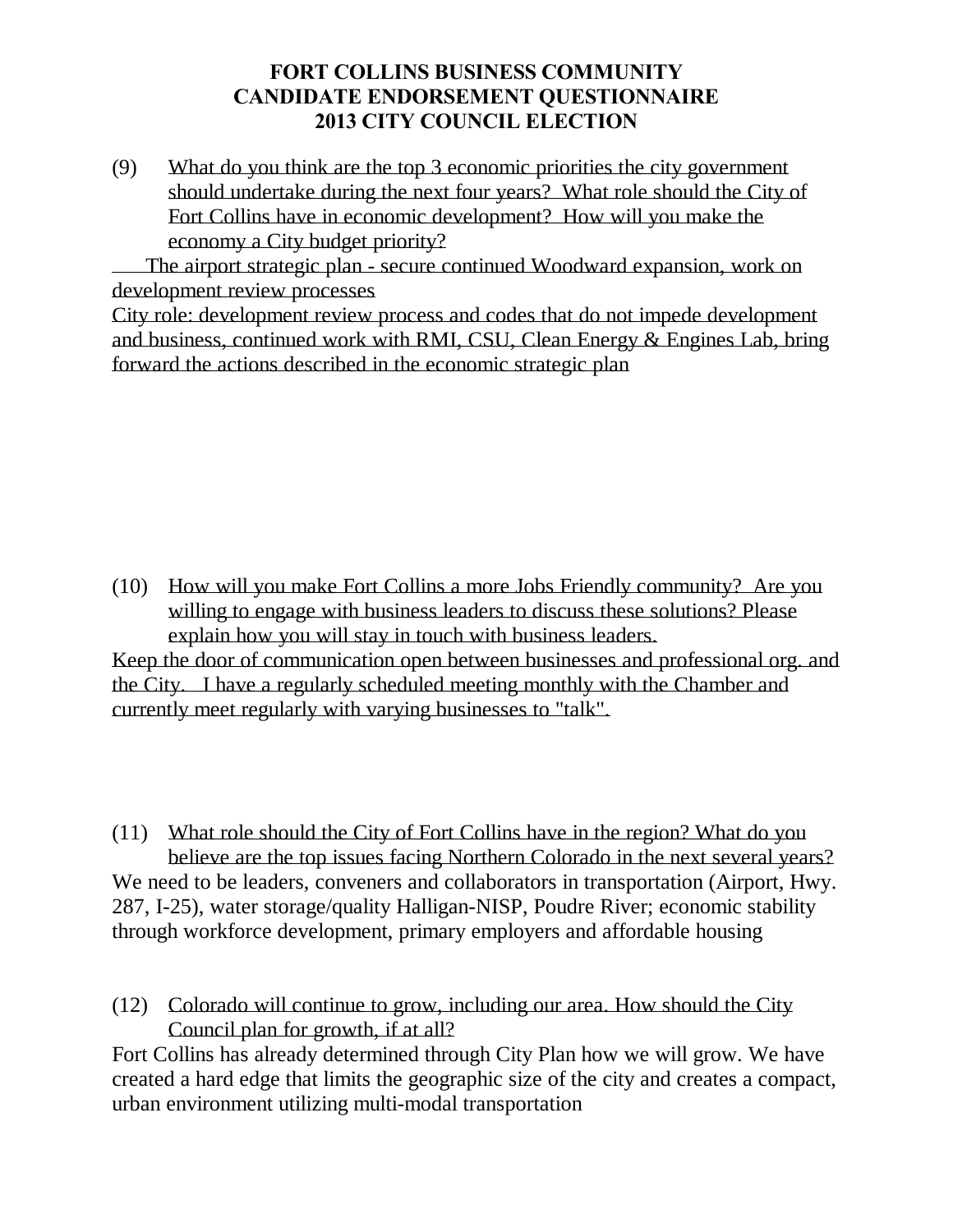(13) What are the top two issues facing city government over the next 4 years and why do you believe they are the most important?

Find reliable revenue streams- a need to find sources to fund city commitments that do not rely heavily on sales tax. a diverse economic base would be a first step. Address land use code issues that do not work with the city vision and ideas of City Plan.

(14) What economic tools should the City add to their "tool box" of resources to attract key employers?

We need to continue with the opportunities that URA designation offers an area. An opportunity may exist to utilize areas of the Land Use code- variances or modifications that may help in the redevelopment and expansion of current businesses.

(15) In recent years, the City Council has been prone to push ahead on issues that are clearly not popular with the public. An example would be trash districting. Though public support was absent, the Council pressed forward with the results being significant negative response by the public and hundreds of thousands of taxpayer dollars spent on consultants and staff time. What would you do to ensure good governance and the prudent use of staff time and resources?

We need to stay with clearly defined objectives and work plans.